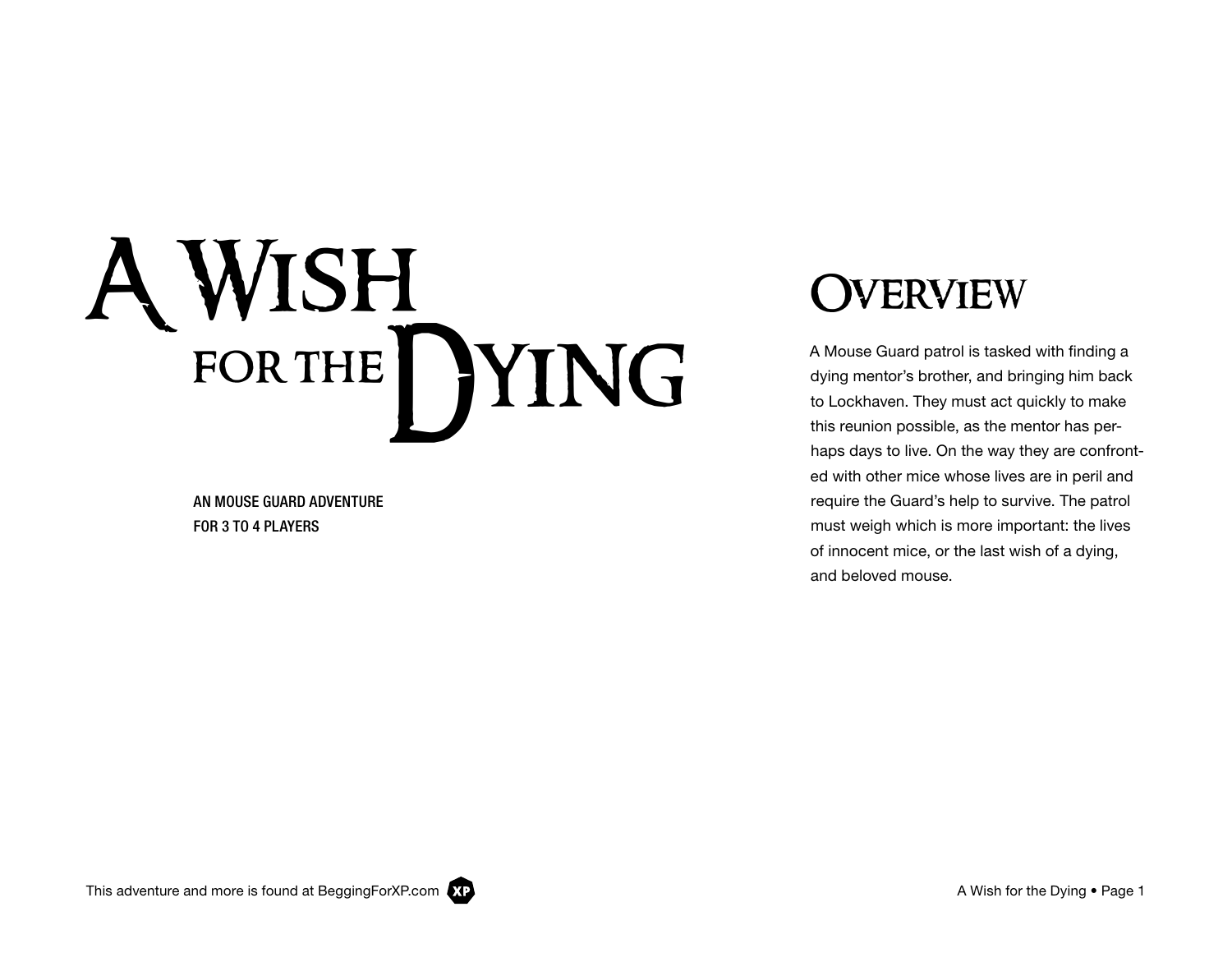### Running the **GAME**

This is a game for 3–4 players. With 3 players, do not include Erwynn, the tenderpaw.

#### **Structure**

This adventure is meant to be run over two player and GM turn cycles. Depending on the group, it should take around 4 hours total to complete. It was designed to introduce new players to the game, though experienced players should find some great conflicts to sink their teeth into as well.

#### Win or Lose

This is not a scenario that can be 100% complete, or that has a preferred "happy" ending. Completing the mission quickly means allowing a number of innocent mice to die. If the party tries to help other mice, then they can't bring the brother back in time.

This may be a change for groups used to success, and some GMs may be tempted to alter it to allow for a total success, where everyone is saved and all goals are accomplished. Resist this temptation. The key to this scenario

working is forcing the characters to make hard choices and resolve their differences. Keeping that intact leads to a much more memorable and satisfying session.

#### The Pre-Generated Characters

It is recommended to use the pre-generated characters at least the first time this scenario is run. They are designed to drive the story and create interesting conflicts. At the same time, there is ambiguity there as well, so it is not always obvious how each mouse will react to different situations.

#### Running with an Inexperienced Group

One of the most difficult things with running a group that is new to Mouse Guard is demonstrating the importance of earning checks. Most often a new player will see how important they are because they didn't earn enough and the Player Turn blows by. For a one-shot, that is learning too late.

As the GM, you should point out when there are opportunities to earn checks as they happen. I have also found that using tokens to represent checks helps drive the idea home. Start everyone out with one to represent their free check, and it gives them a physical reminder and goal.

When someone else earns some, then the physical transaction keeps the idea in everyone's mind more firmly.

#### **Openness**

For the most part, you want to be open about the consequences of actions. Don't spoil the choices ahead, but if the characters are presented with a choice, lay out the pros and cons. This doesn't always mean specifics, like don't say what the difficulty of a roll is, but explain that one choice will be more difficult than another. This allows players to make informed choices, and allowing informed choices makes for a more meaningful debate when a decision needs to be made.

#### Tracking Time

This story is a race against the clock. If the party takes too long, they will fail their mission. As the GM, you need to track these delays. Some actions have a "Time" cost, which represents how much of a delay it is. At the end of the adventure, the total time accumulated determines how successful their mission is. As far as openness is concerned, always let the party know that an action will delay them, but NEVER explain the mechanical portion. Keep the rules for this to yourself.

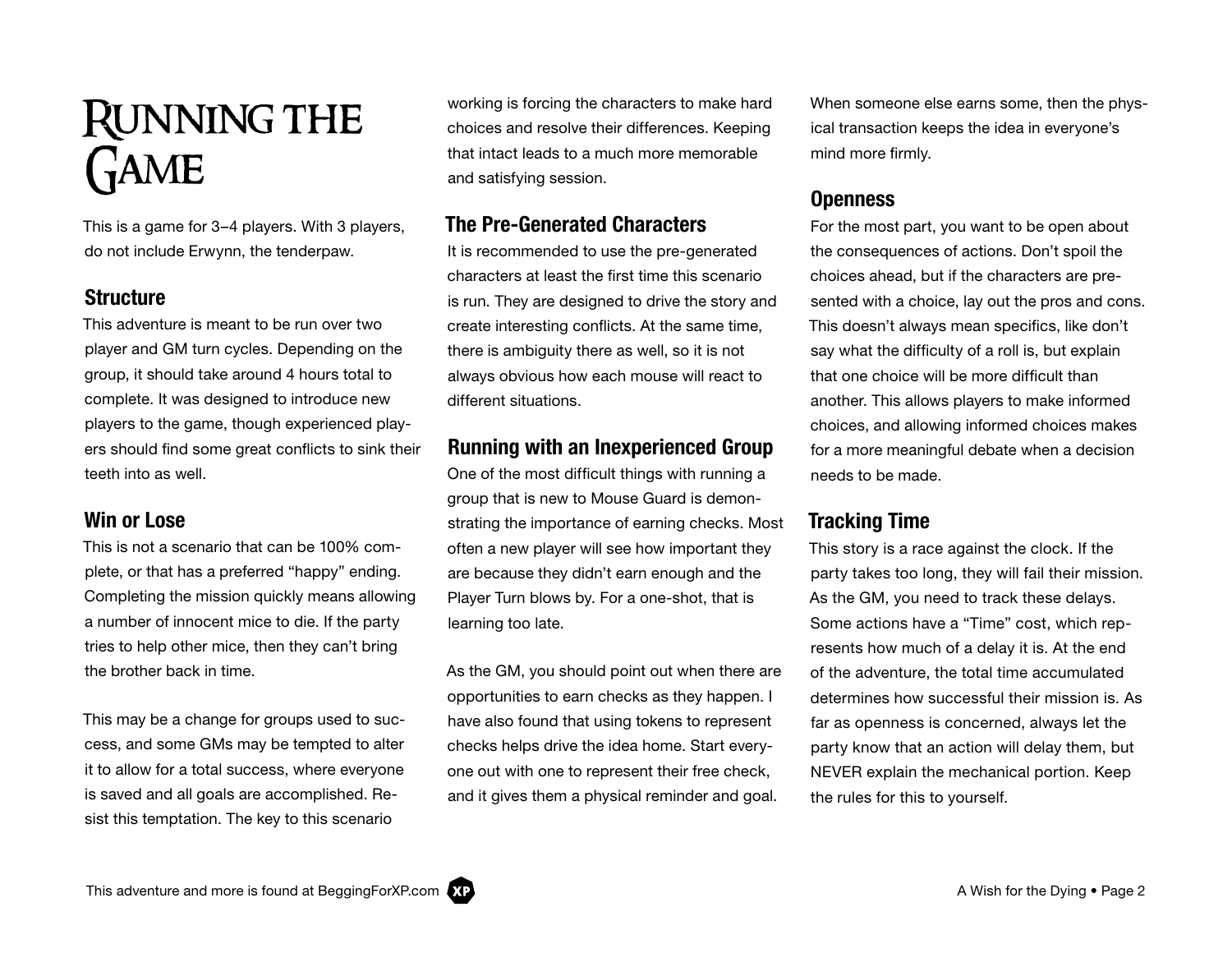# **THE MISSION** PART I

Spring has just arrived and Gwendolyn tasks the party with delivering the mail to Gilpledge.

Along with the rest of the mail is one special task from her that needs to be delivered by the guard personally. One of the older guardsmice, Joseff, became ill over the winter. He requested the presence of his estranged brother, Finn, before he passes. The party must ensure returns to Lockhaven with utmost haste.

The party is warned that with Winter's end as well as the recent storms, a number of animals will be coming out of their burrows looking for food. They should be cautious this time of year.

# GM TURN

#### Obstacle One – Travel

There was recently an early spring rain, and another may be close behind. The party needs to find it's way through the muddy wilderness. The most direct path will take them 4 days, but is through less traveled paths that may put them in danger. The safer route will take them 5 days.

#### **CHOICE**

◊ Take the direct route. It's more dangerous and through rougher terrain. *Pathfinder 6 and Hunter 3*

◊ The long route follows more established paths, but is less direct. *Pathfinder 4 (+1 to Time)*

#### Twist – Flash Flood The rain comes. They have two choices

◊ They can build a shelter and wait it out *Survivalist 3*

◊ tough it out. *Health 3*

Failure for either makes Tired

#### Obstacle Two – The Merchant in the Burrow

The party finds a merchant unsuccessfully trying to pull his cart out of the mud. His name is Abram, and he tells the party that he and his two partners, siblings Caley and Henson, were on their way to Appleloft when they were attacked in the rain by Weasels. His two partners were not killed, but instead kidnapped and taken away, while he hid in a nearby abandoned hole.

Abram is fairly self centered and cares less about the loss of his partners than his own hide and the chance to still make something of this trip. He plans on making his way on his own, and asks the party to escort him. The way is said to be frequented by bandits and he could use the protection.

The hole isn't abandoned, though, and as the party is talking the snake that lives there returns.

#### Conflict vs Snake

#### **SNAKE**

Goal: Eat Abram

Nature 6 *Predator, Hiding, Slithering Fangs +1D Attack*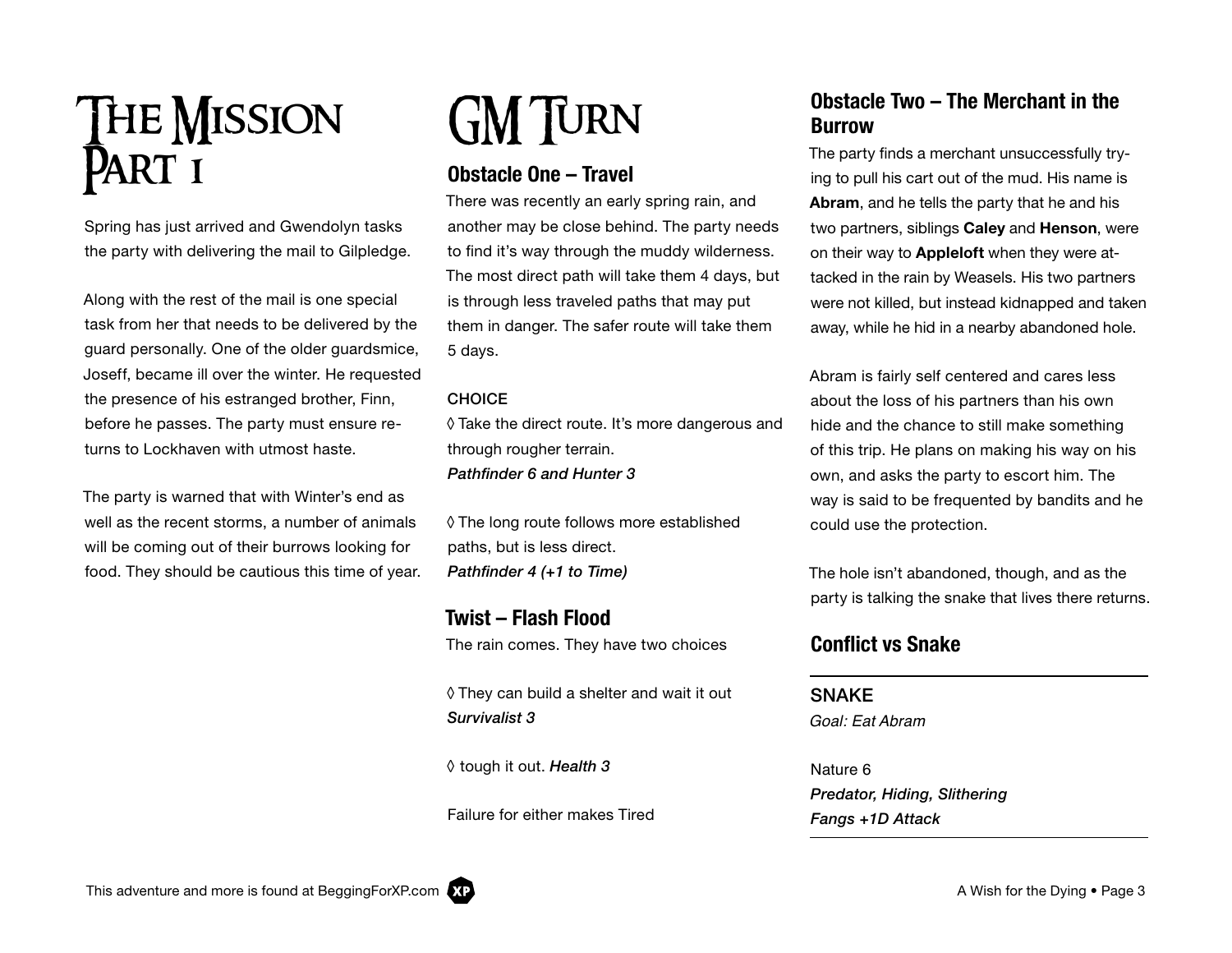# PLAYER TURN

Make sure the players have a good sense of how many checks it will take to accomplish these things. Don't say what skills, just the general type of activity. Only mention it if asked about a course of action, except for finding Finn. Always explain that it will take a check to find him quickly.

There are three obvious options for the players:

◊ Deliver the message (1 check)

◊ Escort Abram (2 checks)

◊ Rescue Caley and Henson (2 checks)

They could also:

◊ Convince Abram to go to Gilpledge (1 check)

They will not now it, but if they will also need to:

◊ Convince Finn to Go to Lockhaven (1 check)

#### Deliver the message (1 check)

From where they are, they can make it easily to Gilpledge. Once they deliver the mail, it will take test to find Finn quickly.

If they do not spend a check for this test, then they find Finn after spending a great deal of time doing it (+1 Time). *Circles 3 or Persuader 2*

#### TWISTS

It is best to hand out a Condition (Angry) or Twist (maybe a *Resources* test to grease some paws) for this rather than marking time.

#### Convince Finn to Go to Lockhaven (1 check)

Once they reach Finn, he says the following:

*"It's unfortunate that* Joseff's *time has come, but he chose that life years ago*

*We never wanted that for him, but he decided to abandon his home and family to go play his adventure games in the forest."*

You guard may not realize this, but we townsmice actually have work to attend to

Finn insists that he has important town business to attend to and has no time to spare. He can be convinced to go in a conflict.

CONFLICT VS FINN Goal: Get group to help find medicine

#### FINN

Nature 3 – Will 6 – Health 3 Orator 4, Persuader 4, Administrator 3, Haggler 3, Law-wise 3

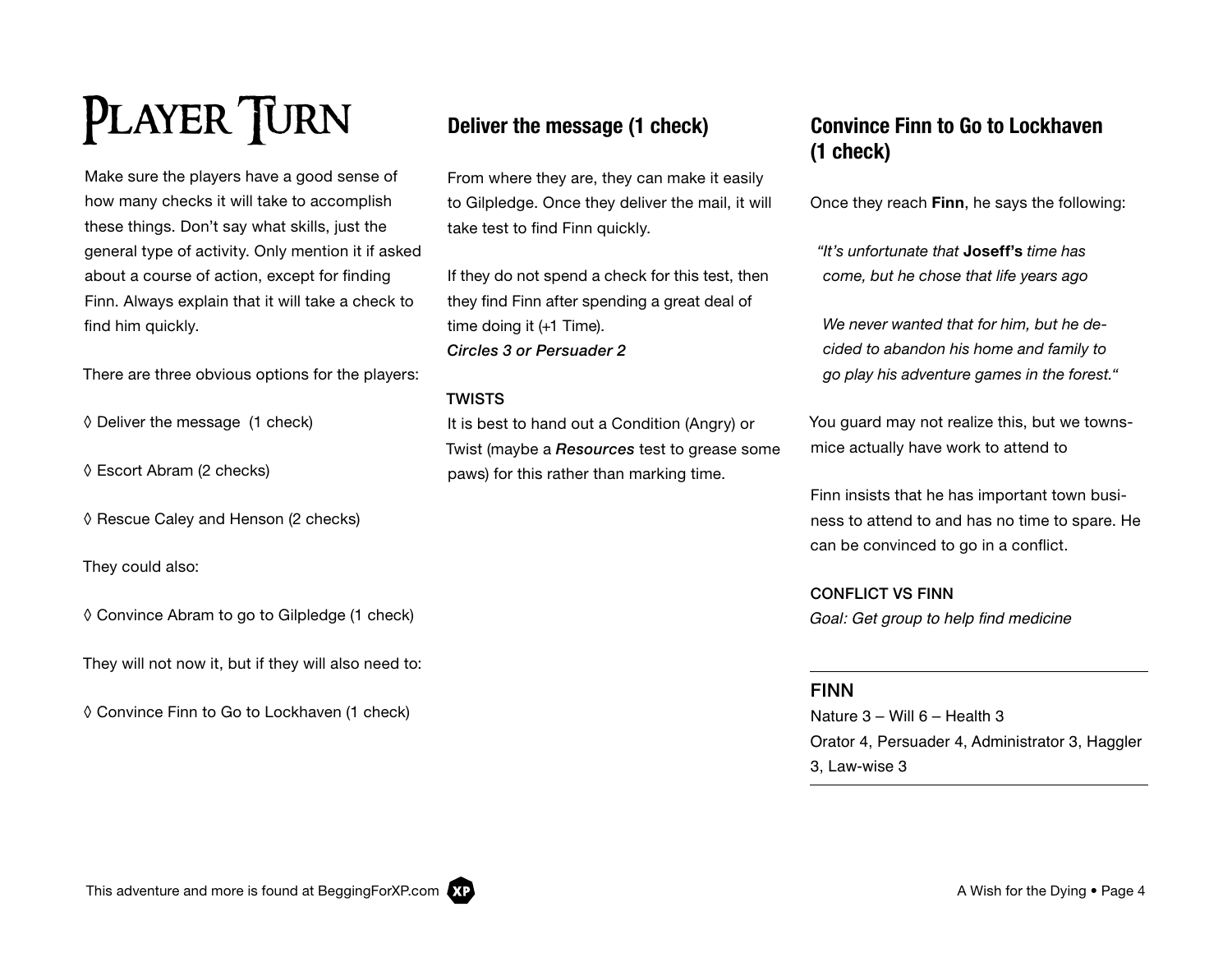#### Convince Abram to go to Gilpledge (1 check)

If pressed into a conflict, Abram will insist that the group escort him to Gilpledge immediately.

CONFLICT VS. ABRAM Goal: Escort Abram to Gilpledge

#### ABRAM

Nature 4 – Will 5 – Health 3 Haggler 5, Orator 3, Persuader 3

#### Escort Abram (2 checks)

(+2 Time)

The merchant is insistent about leaving as soon as he can (he refuses to be sidetracked to Gilpledge). He is willing to wait for the party to rescue his partners, but otherwise is leaving.

Pathfinder 4 and Scout vs Scout 5.

#### TWISTS

Failure begins a Conflict with bandits. What that conflict is (fight, argument, or chase) depends on how the players handle the situation. Play it out and let their actions make the conflict happen.

#### BANDIT TWIST

Whatever happens their goal is to gain the cart with all the goods, as well as money from the group (-1 Resources)

Bandits are 3–4 mice, led by Rand

#### **BANDITS**

Nature 4 – Will 2 – Health 5 Scout 5, Fighter 4, Deceiver 2, Ambush-Wise 2 *3 have Knives, 1 has a sling (if 4 players)*

#### RAND

Nature 4 – Will 4 – Health 5 Scout 5, Fighter 4, Persuader 3, Deceiver 3, Ambush-Wise 2 *Rand carries a Sword (+1D maneuver)*

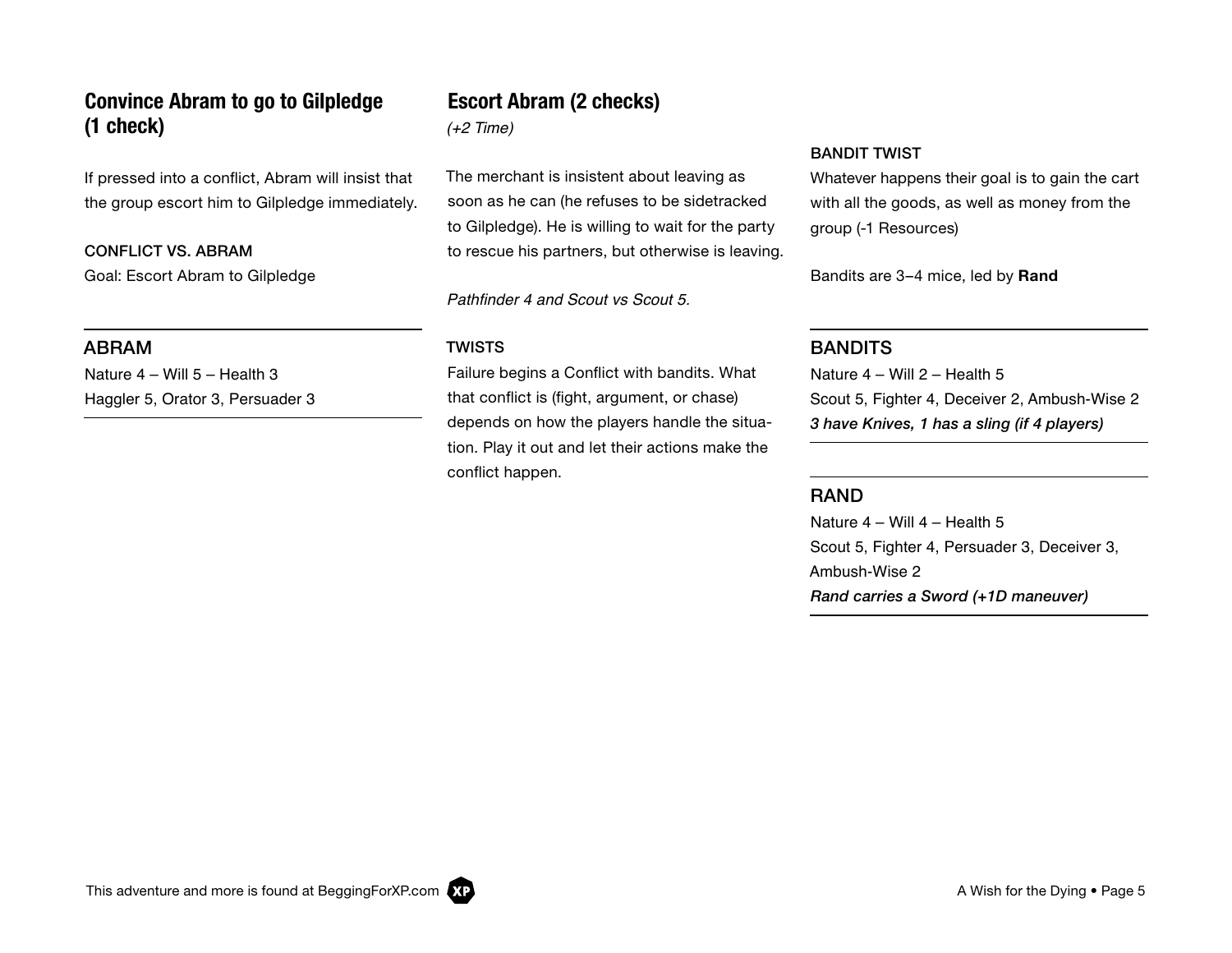#### Rescue Caley and Henson (2+ checks)

(+1 Time)

The weasels attacked last night, so they can't have more than a few hours lead. They are also slowed by having hostages.

This action takes 2 checks: tracking the Weasels and then taking some action to free the mice. What that second test or conflict will be depends on the actions of the party.

Tracking them is *Scout 3*

This leads them to the group as they take a rest. There are 3 weasels and the captives with bound hands and leashed to a bush.

◊ Rescue them (one option) Nature vs Nature 4 to be sneaky

◊ Fight or Ambush them Run the following Conflict CONFLICT VS WEASELS Goal: Capture the mice

WEASEL SOLDIERS (P.203) *Aggressive, Gloating, Clever, Burrow Stealer* Nature 4 – Will 3 – Health 5 Fighter 5, Hunter 4, Deceiver 3 *Light Armor (+1D disp), Sword (+1D Attack)*

#### IF THE MICE ARE RESCUED

Once rescued, the two mice are too hurt to travel, and require a *Healer 4*. No success means Henson doesn't make it and is killed by his injuries before they arrive in town.

They must make it to Gilpledge if they want to live. Escorting the two mice will slow the patrol down, though. (+1 Time to take them to Gilpledge)

# The end of PLAYER'S JURN

This should end like any other player's turn, with writing a new goal, and handing out rewards. They are repeated here for convenience

#### Fate Points

Acting on a Belief Working Towards a Goal (not completing) Playing an Instinct

#### Persona Points

Accomplishing a Goal Acting against a Belief

#### Awards (persona points)

MVP – Who made the big roll Workhorse –Who was there constantly Embodiment – Who played their character best

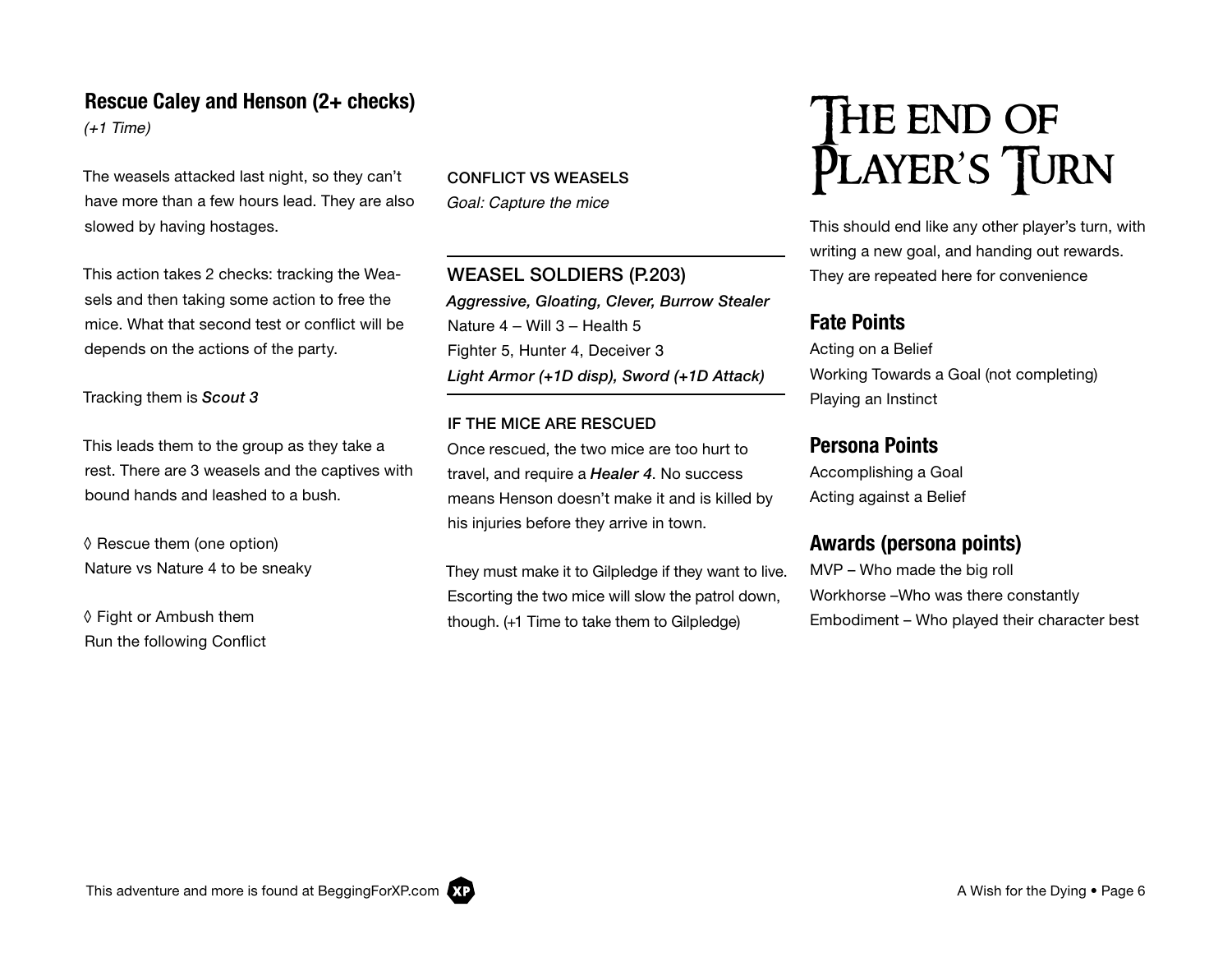

The second part of the adventure is very dependant on what happens in the first. This is going to vary from group to group, depending on their choices so far. The obstacles presented here are options for the GM to select from.

Here are suggestions based on what could happen during the previous mission.

#### The Party Convinced Finn to Go to Lockhaven

The party can (1) repeat the initial pathfinding obstacle and be (2) ambushed by weasels (if they went after the weasels before, then have them be ambushed by Rand's bandits).

#### The Party Must Help Finn Find the Medicine

They can (1) deal with a flash flood (if they haven't already. Otherwise, make a Scout {3} check to track the meds) and then (2) play out the Helping Gilpledge obstacle.

#### The Party didn't find Finn or convince him during the Player Turn

If the party made it through the Players Turn without arguing with Finn to come with him, then make that your first obstacle. The second can follow from the result (Helping Gilpledge or traveling home)

#### Obstacle – Flash Flood

If they did not contend with it earlier, then you can use it now.

#### THE RAIN COMES.

They can build a shelter (*Survivalist 3*) or tough it out (*Health 3*) Failure makes Tired

#### Obstacle – Ambushed by Weasels

If the party didn't intercept the weasels earlier, then they can be attacked on the way home.

#### CONFLICT VS WEASEL SOLDIERS

Goal: Capture the mice

#### WEASEL SOLDIERS

Aggressive, Gloating, Clever, Burrow Stealer Nature 4 – Will 3 – Health 5 Fighter 5, Hunter 4, Deceiver 3 *Light Armor (+1D disp), Sword (+1D Attack)*

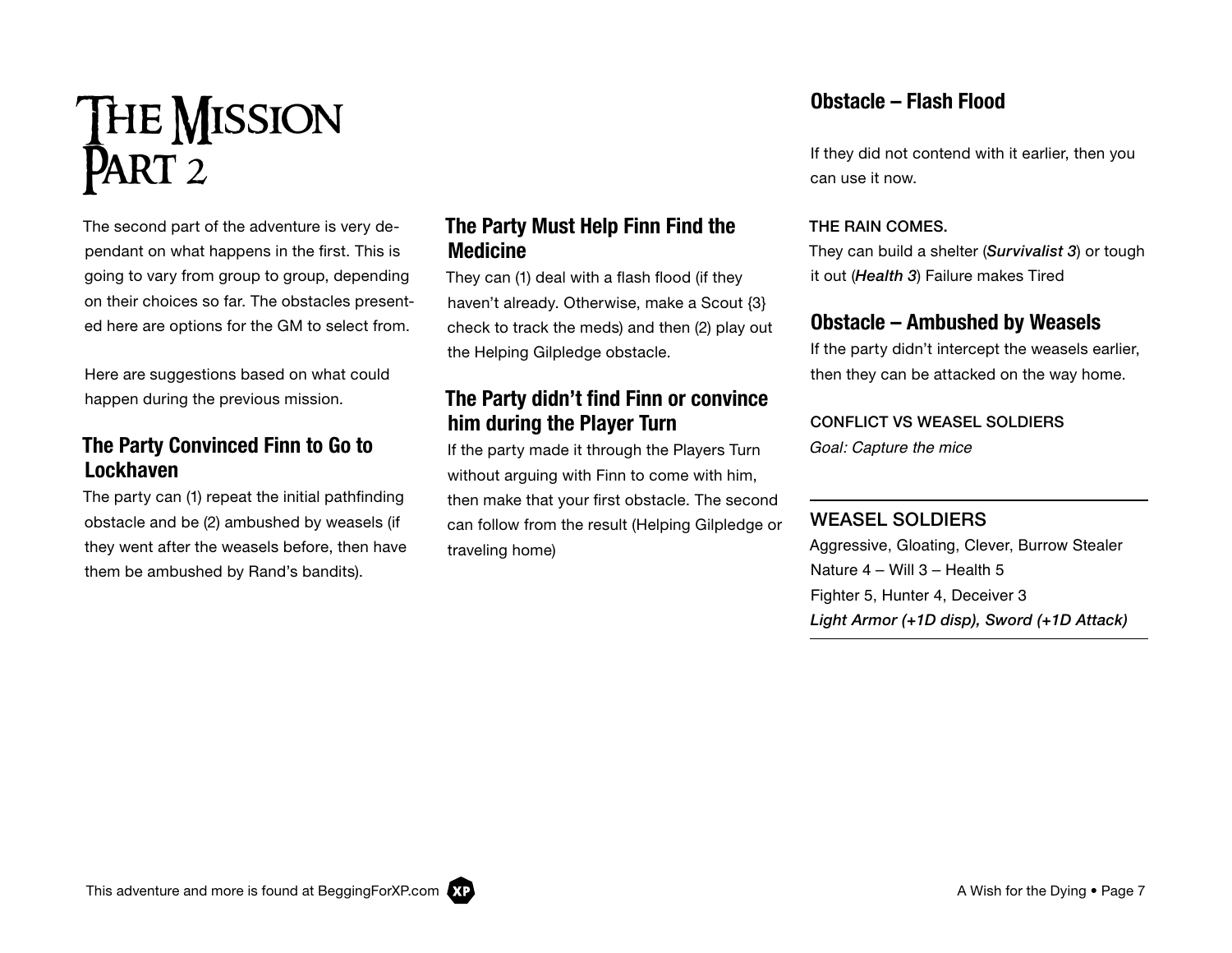#### Obstacle – Helping Gilpledge

 $(+1$  time)

Gilpledge was expecting a shipment of medicine from Sprucetuck, and it is a day late. The medicine is important for the town to keep it's populace healthy through the year, and was expensive to boot. Finn leaves with his aide, Elaine.

#### FINDING THE WAGON

After following the road to Sprucetuck, they find wagon tracks that veer off the path and into the forest. Following them, they find the wagon trapped on an island formed in the middle of a puddle. It was trapped there during the last flood. On the island is Patrick, the mouse pulling the wagon. The wagon is still laden with bottles of medicine, though a few are broken.

Surrounding the puddle are three mice: Oscar, woodworker from Dorigift; and Rand and Nora, Bandit leader and his lieutenant.

The three have tried hijacking the wagon for the medicine. Dorigift is in the middle of an epidemic and needs the medicine immediately if the town is going to survive. Rand and Nora have volunteered to help.

#### FINN'S THOUGHTS

Finn will mention that Dorigift is known to harbor this group of bandits, who pray on the other nearby settlements. He insists that the medicine was paid for by Gilpledge, who needs it just as bad (though if pressed will admit that they don't need it right now, just as a precaution for the next few seasons).

#### OSCAR'S THOUGHTS

Oscar will complain to Rand that he shouldn't have been convinced to help with a hijacking. He will apologize to the party, but says that he and the town is desperate (his wife, Audrey, and children are all ill) and right or wrong he needs that medicine.

Oscar is obviously guilty, but also desperate. He doesn't want to hurt anyone, but needs to help his town – and most of all, his family.

Dorigift cannot pay for any medicine at the moment. The illness has destroyed the village's ability to produce anything to trade.

They already tried appealing to Sprucetuck, but could not afford their price (and some mice died while they wasted their time negotiating).

They need all of this shipment.

#### TIME PRESSURE

The puddle is receding slowly, so there isn't much time left to decide. This can play out a few ways depending on how the party sides. It is likely a argument or negotiation, but could come to arms if no other avenue is available.

If the players don't step forward with a solution, then start an argument between Finn and Oscar. Let the players choose sides – each player going to one side or another. Let them take over and lead this conflict. Let the NPCs help the players with bonus dice, but don't have them participate unless one side has more PCs than the other. Then have one step in balance it out some. Overall, keep it simple and focused on the players.

If none of the players get involved in the argument, then it turns bitter and becomes a fight.

(conflict stats on following page)

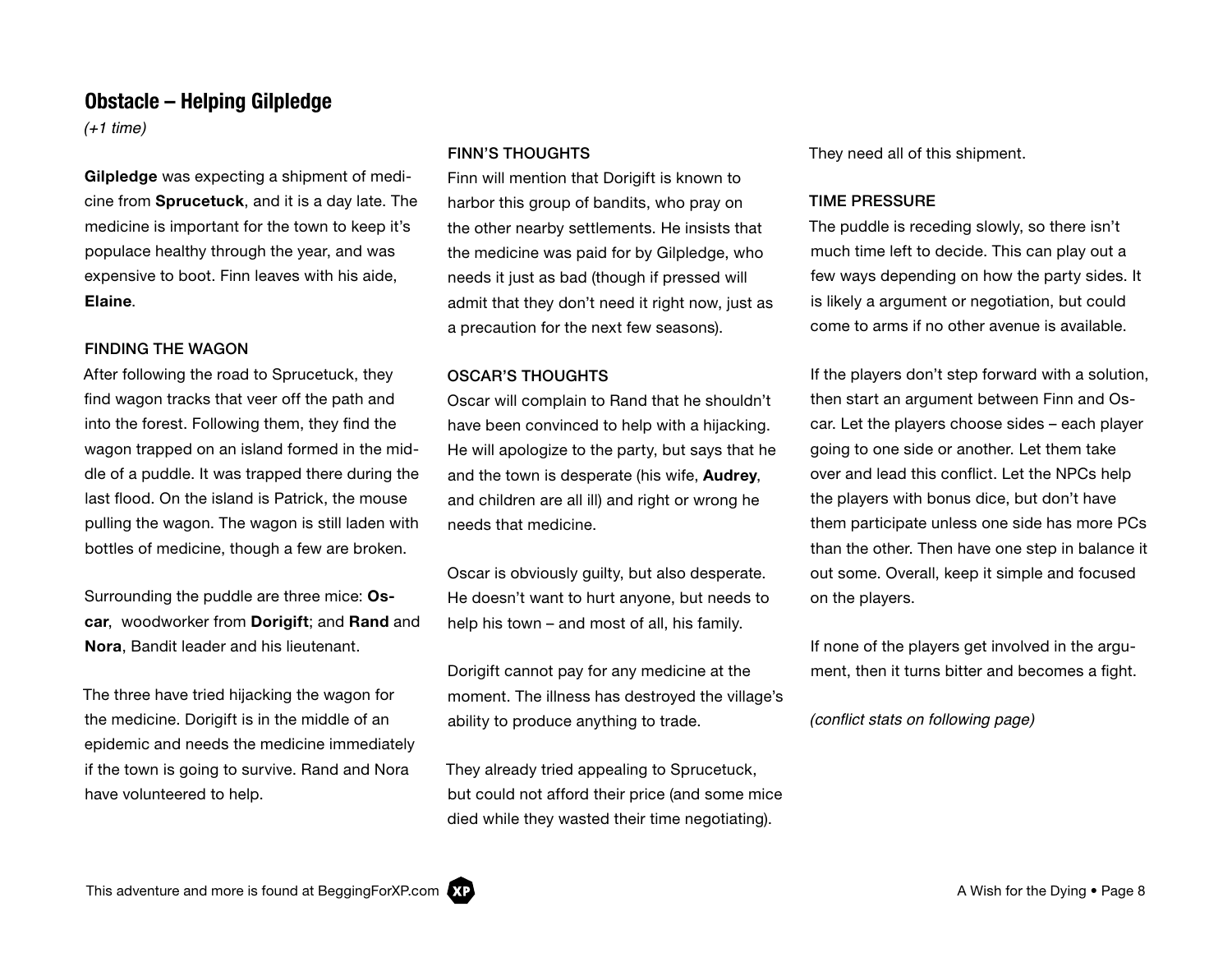#### DORIGIFT'S SIDE

Goal: Bring ALL the medicine back to Dorigift

#### **OSCAR**

Nature 3 – Will 4 – Health 5 Persuader 2, Haggler 4, Carpenter 5, Stonemason 2, Wood Grain-wise 3 *Carries a Hatchet (Axe)*

#### RAND

Nature 4 – Will 4 – Health 5 Persuader 3, Scout 5, Fighter 4, Deceiver 3, Ambush-Wise 2 *Carries a Sword (+1D maneuver)*

#### **NORA**

Nature 5 – Will 3 – Health 5 Hunter 3, Fighter 3, Deceiver 3, Scout 4, Ambush-wise 3 *Carries a Bow*

#### GILLPLEDGE'S SIDE

Goal: Bring ALL the medicine back to Gilpledge

#### FINN

Nature 3 – Will 6 – Health 3 Orator 4, Persuader 4, Administrator 3, Haggler 3, Law-wise 3

#### ELAINE

Nature 4 – Will 4 – Health 5 Persuader 2, Deceiver 3, Fighter 2, Administrator 2 *Carries a knife*

#### **COMPROMISES**

Dorigift needs the majority of the medicine, or will not make it to next Autumn. If they get half of the medicine, then someone making a *Healer 6* test (+1D with a little medicine, +2D with the majority) can supplement it (and spending *5 Time*).

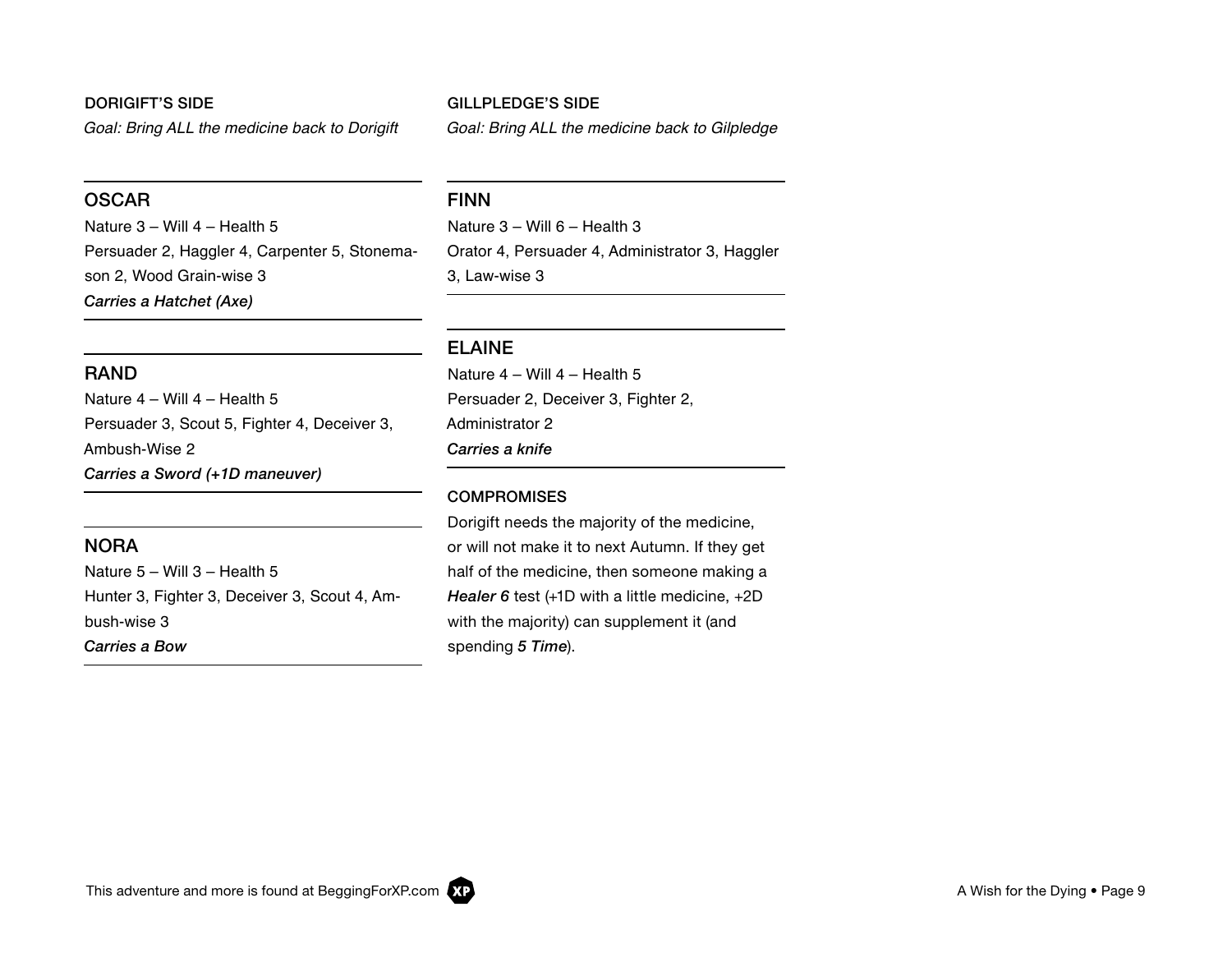## TIMELINESS OF Finn's Arrival

Depending on how long the party took to bring Finn back, he will have a different experience:

#### 0 Time

Finn goes into Abram's room. They have a good conversation and have fully reconciled. Abram dies the next morning. Finn speaks at his funeral, describing Abram's strong will and good heart. He says he is proud to have him as a brother. Gwendolyn personally thanks the party for delivering on Abram's his last wish.

#### 1 Time

Finn goes into Abram's room. They speak briefly and make whatever amends they can before Abram dies shortly after. Finn speaks at his funeral, but only can get out that there wasn't enough time before getting choked up and sitting down.

#### 2 Time

The party is too late. Abram died earlier that day. Finn stays for the funeral, but says nothing when asked to. Gwendolyn doesn't chastise the party, but is noticeably saddened by events.

#### $3+$  Time

The party is far too late. Abram has died, and the funeral was already held. Finn storms out in a huff and leaves immediately without visiting the grave. Gwendolyn wants an explanation of why the party failed so thoroughly in their mission. If they saved any other mice's lives, she says that the guard is often tasked with difficult decisions, and although she is disappointed she understands why the party acted as it did.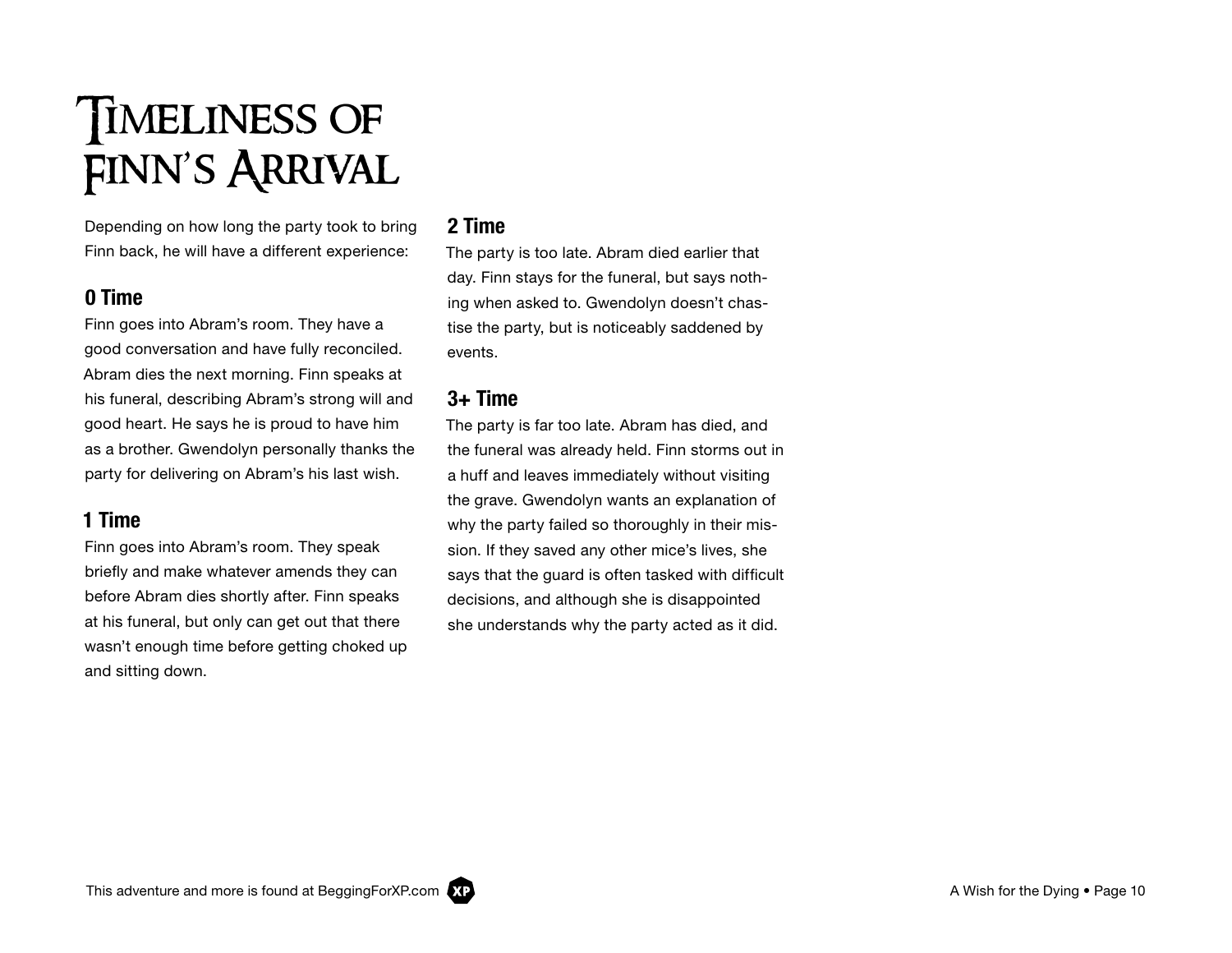# The Player **CHARACTERS**

These are short write-ups of each pre-generated character for the players to use as reference.

Use all four in a four-player game, and in a three-player game, omit Erwynn.

# DANIEL

#### Patrol leader

Daniel is a thoughtful mouse, who takes his time to consider all possibilities before making a reasoned decision. His cool demeanor and dedication has earned the respect and trust of both Gwendolyn and his mentor, Joseff.

Daniel is ...

#### Calm

Calm mice are difficult to anger and are adept at shrugging off any emotion that does manage to burden their heart. However, they risk becoming too sedate and perhaps missing a threat.

#### Driven

Driven mice follow their beliefs no matter what the cost. However, if they are not careful, that cost can prove to be very dear.

#### Rational

Sprucetuck's schools teach a tradition of steady, rational thought. Mice taught in those schools are persuasive when using their logic and reason. But they lose their veneer of education if they let emotion get the better of them.



#### Guardmouse

Quinn feels he is a model guardmouse. His mentor, Joseff, once said he would grow to be one of the greatest mice the guard has ever had. His strict adherence to duty has earned him respect, though not to the degree he believes he is due. He takes this mission very seriously.

Quinn is ...

#### Alert

Most residents of Elmoss earn their keep as harvesters. They scour the surrounding forest and bring its fruits back into the city for sale. While at their labors, they must remain alert for predators and bad weather. Those that keep at it for too long become paranoid and skittish.

#### **Skeptical**

Skeptical mice are always watching for lies and deceit, a good quality. It can go too far when the skeptic thinks even the truthful are liars.

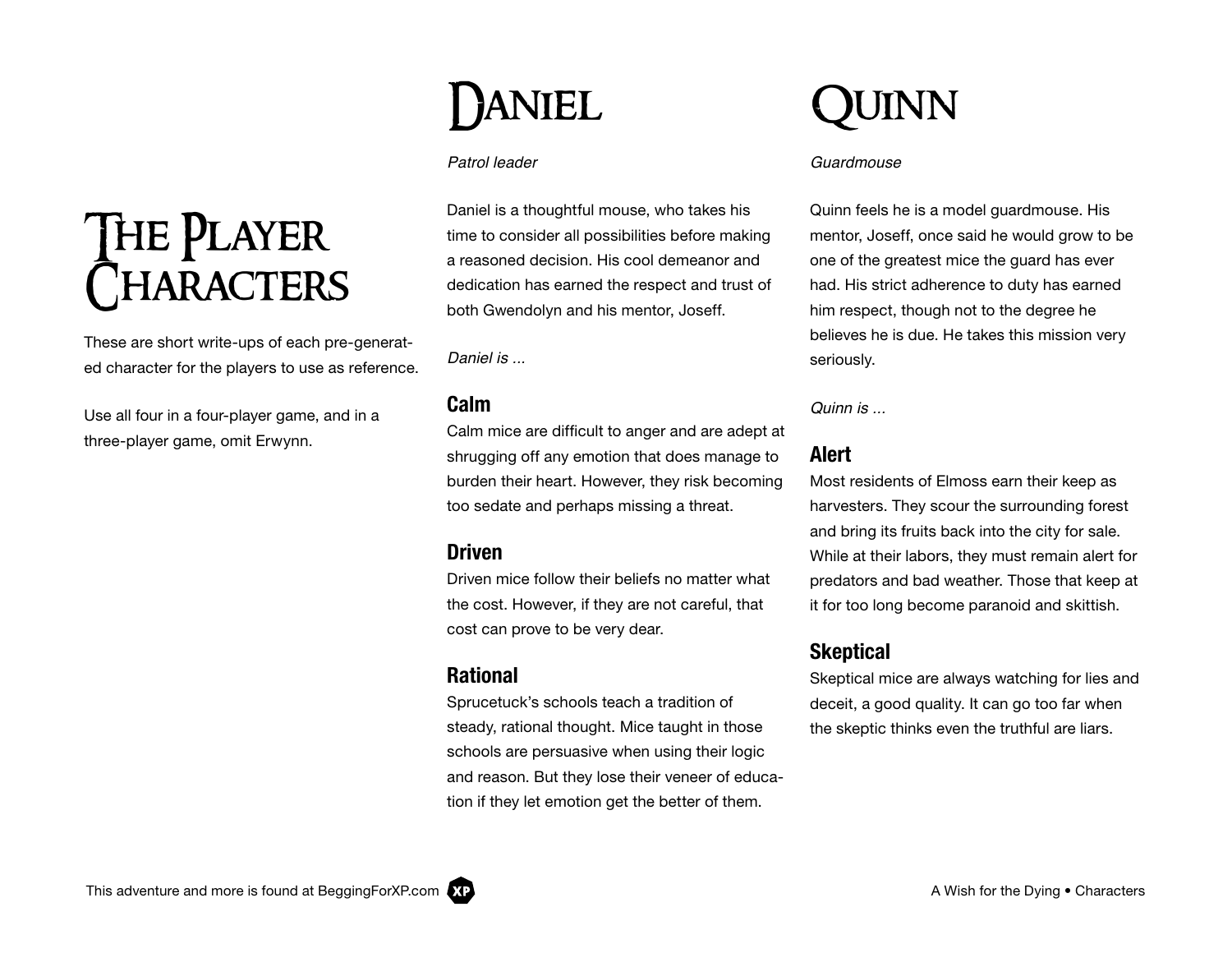

#### Guardmouse

Annika is a courageous mouse who puts others before herself. Bold and passionate, she is as likely to share her mind as easily as she is to share a meal. Once set on her course, she tends to rush head first without considering the consequences.

Annika is ...

#### Bold

The bold rush into action without a thought for their own safety. Daring stratagems and reckless abandon are hallmarks of the bold. Forethought and caution are not for these mice.

#### Generous

Generous mice always seem to have something to give to others, even if it means going without themselves.

### Erwynn

#### **Tenderpaw**

Erwynn is a young tenderpaw on her first mission. Despite this, she believes that she is especially talented and wants to prove it to the world. Her greatest desire is to be promoted to guardmouse before the next winter.

Erwynn is ...

#### **Fearless**

Fearless fighters charge into the face of danger without a thought for their own safety. However, they tend to forget when discretion should come before valor.

#### Hard Worker

The mice of Ivydale are renowned for their work ethic. No mouse works harder or labors longer than an Ivydaler! Of course, these same hard workers rarely take a holiday, and some work themselves right into the grave.

#### Stubborn

It is good to stand for what you believe in, just be careful of taking too hard a stance. Other mice may dismiss you as being intractable and unhelpful.

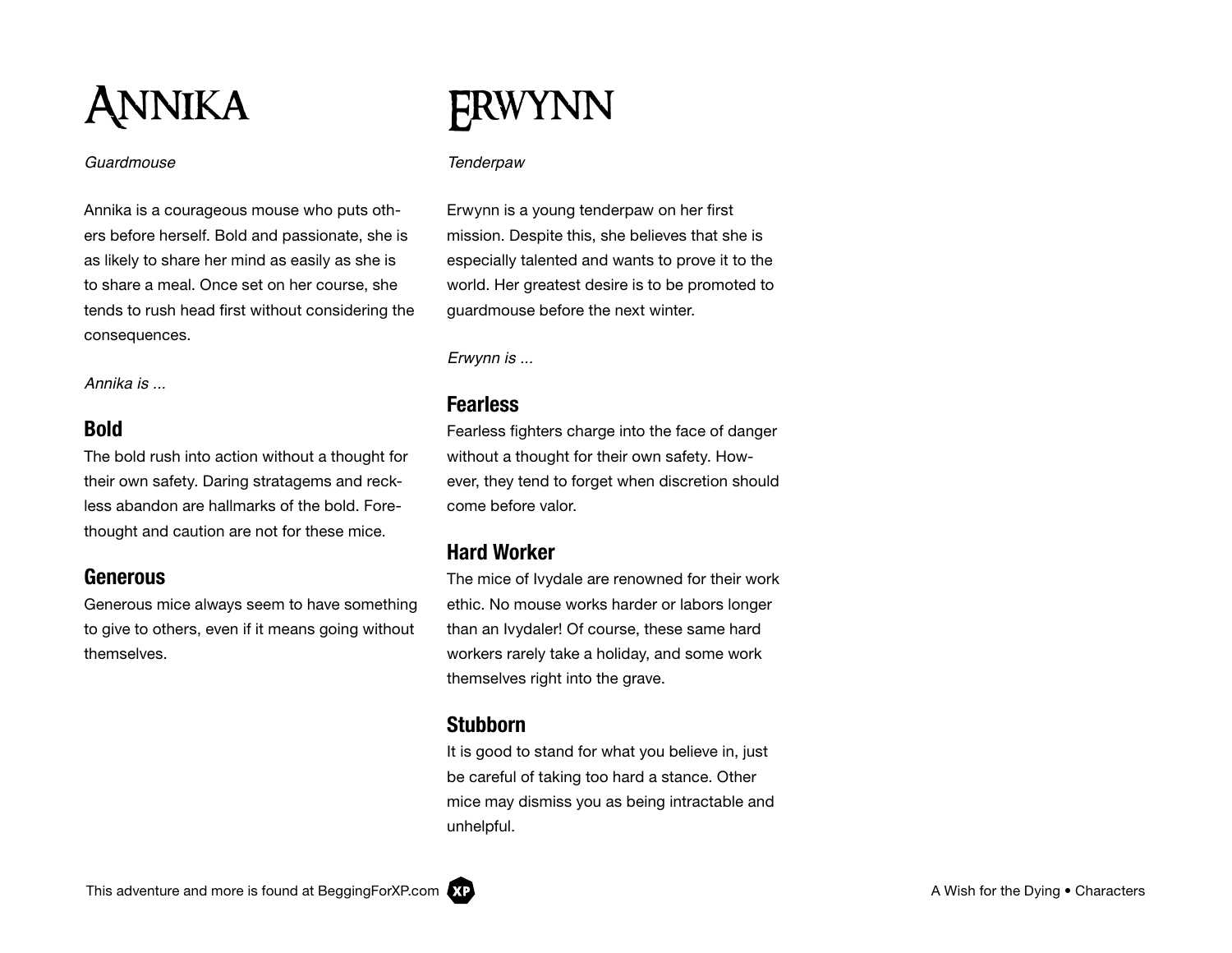| Name: Daniel                              |                                                                                                 | Parents: Bram & Lin                                                                         |                               |                                                                                                          |                               |                                         |                                              | <b>Abilities</b>                                                                                                                                                        |                     |                                              |
|-------------------------------------------|-------------------------------------------------------------------------------------------------|---------------------------------------------------------------------------------------------|-------------------------------|----------------------------------------------------------------------------------------------------------|-------------------------------|-----------------------------------------|----------------------------------------------|-------------------------------------------------------------------------------------------------------------------------------------------------------------------------|---------------------|----------------------------------------------|
| Age:<br>26                                |                                                                                                 | Senior Artisan: Alfrid the Carpenter                                                        |                               |                                                                                                          | Raw Abilities                 | Rating                                  | Advancement<br>$P:$ 0000000                  | Special Abilities                                                                                                                                                       | Rating              | Advancement<br>P:000000000                   |
| Home: Sprucetuck                          |                                                                                                 | Mentor: <i>Joseff</i>                                                                       |                               |                                                                                                          | NATURE (Mouse)                | $\frac{14}{1}$                          | <b>ROOOOO</b>                                | <b>RESOURCES</b>                                                                                                                                                        | 6<br>социалис       | <b>EOOOOOOOO</b>                             |
| Fur Color:                                |                                                                                                 |                                                                                             |                               |                                                                                                          | <b>WILL</b>                   | $\mathcal{F}$                           | P:000000<br><b>EOOOOO</b>                    | <b>CIRCLES</b>                                                                                                                                                          | 3                   | P:00000000<br><b>E 000000000</b>             |
|                                           | Brown                                                                                           | Friend: Dalia the Tailor                                                                    |                               |                                                                                                          | <b>HEALTH</b>                 | 4                                       | <b>P:000000</b><br>$F$ OOOOO                 |                                                                                                                                                                         |                     |                                              |
| Guard Rank: Patrol Leader                 |                                                                                                 | Enemy: Rand, the Bandit                                                                     |                               | Fate                                                                                                     |                               |                                         |                                              | When testing, roll the number of dice listed with your ability or skill.                                                                                                |                     |                                              |
| Cloak Color: Green                        |                                                                                                 |                                                                                             |                               |                                                                                                          | <b>BASIC</b><br><b>DICE</b>   |                                         |                                              | Independent Tests: The player must roll 4s or better ("successes") equal to the obstacle.                                                                               |                     |                                              |
| Belief                                    |                                                                                                 | A reasoned, logical plan is always the best plan                                            |                               | One point alllows you to reroll<br>any 6s as new dice                                                    | <b>RULES</b><br>风             |                                         |                                              | Versus Tests: The player must generate more successes than his opponent.<br>I Am Wise: You may add +1D by incorporating one of your related wises.                      |                     |                                              |
| Playing a<br>Belief earns<br>a fate point |                                                                                                 |                                                                                             |                               | Persona                                                                                                  | J.S.                          |                                         | Teamwork: Help from another player adds +1D  |                                                                                                                                                                         |                     |                                              |
|                                           |                                                                                                 |                                                                                             |                               |                                                                                                          |                               |                                         |                                              | Mouse Nature can be used for, escaping, climbing, hiding and foraging.                                                                                                  |                     |                                              |
| Goal<br>Accomplishing                     |                                                                                                 | I will ensure that my patrol suffers no harm.                                               |                               | Add one die per point spent<br>or tap Nature                                                             | <b>NATURE</b>                 |                                         |                                              | Acting with your Nature: Use Nature in place of any relevant skill.<br>Acting against Nature: Use Nature in place of any ability or skill, if test is failed, Nature is |                     |                                              |
| a Goal earns a<br>persona point           |                                                                                                 |                                                                                             |                               |                                                                                                          | <b>RULES</b>                  |                                         | taxed by the margin of failure.              | Tapping Nature: You may spend a persona point to add your Nature rank to any roll                                                                                       |                     |                                              |
|                                           |                                                                                                 |                                                                                             |                               | Conditions                                                                                               |                               |                                         |                                              | aside from Resources and Circles. If outside of your Nature, the ability is automatically<br>taxed by 1. If the roll is failed, Nature is taxed by margin of failure.   |                     |                                              |
| Instinct<br>Playing an                    |                                                                                                 | Always listen to all sides and find a common purpose                                        |                               | HEALTHY                                                                                                  | Skills                        |                                         |                                              |                                                                                                                                                                         |                     |                                              |
| Instinct earns<br>a fate point            |                                                                                                 |                                                                                             |                               | HUNGRY/THIRSTY<br>-1 to disposition to any conflict.                                                     | Skill                         | Rating                                  | Advancement                                  | Skill                                                                                                                                                                   | Rating              | Advancement                                  |
| Contacts                                  |                                                                                                 |                                                                                             |                               | <b>ANGRY</b> (Ob 2 Will)<br>courses<br>-1 to disposition for any conflict<br>that uses Will as its base. | <b>FIGHTER</b>                | $\overline{2}$<br><b>GRANDERY</b>       | P:000000<br><b>ROOOOO</b>                    | <b>ORATOR</b>                                                                                                                                                           |                     | $P:$ 000000<br><b>EOOOOO</b>                 |
|                                           |                                                                                                 |                                                                                             |                               | <b>IRED</b> (Ob 3 Health)<br>courses                                                                     | <b>HEALER</b>                 |                                         | P:000000<br><b>ROOOOO</b>                    | <b>DECEIVER</b>                                                                                                                                                         |                     | P:000000<br><b>EOOOOO</b>                    |
| Gear                                      |                                                                                                 | Sword, Spectacles, Healing Herbs, Map, Mail Bag                                             |                               | -1 to disposition for all conflicts.<br>NJURED (Ob 4 Health)<br>-1D to skills, Nature, Will and          | <b>HUNTER</b>                 | 3                                       | P:000000<br><b>ROOOOO</b>                    | <b>PERSUADER</b>                                                                                                                                                        |                     | P:000000<br><b>EOOOOO</b>                    |
|                                           |                                                                                                 |                                                                                             |                               | Health (but not recovery).                                                                               | <b>INSTRUCTOR</b>             | 3<br>социалоги                          | P:000000<br><b>FOOOOO</b>                    | Apiary-wise                                                                                                                                                             | 2<br>.<br>Februaren | P:000000<br><b>EOOOOO</b>                    |
| Traits<br><b>TRAIT NAME</b>               | <b>TRAIT LEVEL</b>                                                                              | <b>BENEIFICIAL USES</b>                                                                     | <b>CHECKS</b>                 | $SICK$ (Ob 4 Will)<br>-1D to skills, Nature, Will and<br>Health (but not recovery).                      | <b>PATHFINDER</b>             | 2<br><b>COMMERCT</b>                    | P:000000<br><b>ROOOOO</b>                    | Medicine-wise                                                                                                                                                           | 3<br>симмент        | P:000000<br><b>FOOOOO</b>                    |
| Calm                                      | $1$ O + 1D per session<br>$2O + 1D$ per roll                                                    | $\bigcirc$ Used this session<br>- May be used on each roll.                                 | 0000<br>0000                  |                                                                                                          | <b>SCOUT</b>                  |                                         | P:000000<br><b>EOOOOO</b>                    | Sprucetuck-wise                                                                                                                                                         | 2                   | P:OOOOOO<br><b>FOOOOO</b>                    |
|                                           | 3 O Reroll failed dice                                                                          | $\bigcirc$ Used this session                                                                |                               | Earning Checks                                                                                           | <b>SURVIVALIST</b>            |                                         | P:000000<br>$E$ OOOO                         |                                                                                                                                                                         |                     | <b>P:00000</b><br>$E$ OOOO                   |
| Driven                                    | $1$ O + 1D per session<br>$\sqrt{2}$ + 1D per roll<br>$\mathbf 3$ $\bigcirc$ Reroll failed dice | $\bigcirc$ Used this session<br>— May be used on each roll.<br>$\bigcirc$ Used this session | 0000<br>$\circ\,\circ\,\circ$ | 1: -1D to your ind. or vs. test<br>$2: +2D$ to opponent's vs. test                                       | WEATHER WATCHER               | симмент                                 | P:000000<br><b>ROOOOO</b>                    |                                                                                                                                                                         |                     | P:00000<br><b>FOOOOO</b>                     |
| Rational                                  | $1$ O + 1D per session<br>$2O + 1D$ per roll<br>3 O Reroll failed dice                          | $\bigcirc$ Used this session<br>- May be used on each roll.<br>$\bigcirc$ Used this session | 0000<br>0000                  | 2: Break versus test tie in<br>opponent's favor                                                          | Apiarist                      | $\overline{2}$                          | <b>P:000000</b><br><b>ROOOOO</b>             |                                                                                                                                                                         | <b>COMMERCY</b>     | <b>P:000000</b><br><b>EOOOOO</b>             |
|                                           | $1$ O + 1D per session<br>$2O + 1D$ per roll<br>3 O Reroll failed dice                          | $\bigcirc$ Used this session<br>- May be used on each roll.<br>$\bigcirc$ Used this session | 0000<br>0000                  | Spending Checks<br>1: One test during Players' Turn<br>2: Recovery check during                          | Carpenter                     | $\mathcal{Z}_{\mathcal{C}}$<br>rsassars | P:OOOOOO<br><b>ROOOOO</b>                    |                                                                                                                                                                         |                     | P:000000<br><b>FOOOOO</b>                    |
|                                           | $1$ O + 1D per session<br>$2O + 1D$ per roll                                                    | $\bigcirc$ Used this session<br>- May be used on each roll.                                 | 0000<br>0000                  | GM's Turn<br>3: Charge: temporarily elevate                                                              | Loremouse                     | 3                                       | P:OOOOOO<br><b>FOOOOO</b><br><b>P:000000</b> |                                                                                                                                                                         |                     | P:OOOOOO<br><b>EOOOOO</b><br><b>P:000000</b> |
|                                           | $3$ $\bigcirc$ Reroll failed dice                                                               | $\bigcirc$ Used this session                                                                |                               | trait for remainder of session<br>2/4: Recharge trait                                                    |                               |                                         | <b>ROOOOO</b>                                |                                                                                                                                                                         |                     | <b>EOOOOO</b>                                |
|                                           |                                                                                                 |                                                                                             |                               |                                                                                                          | $P = Pass$ ; successful tests |                                         |                                              | Advancement requires: Passed tests equal to the skill rank and failed tests equal to one                                                                                |                     |                                              |
| © 2008 Luke Crane and Ben Morgan.         |                                                                                                 | Permission granted to make copies for personal use.                                         |                               | www.burningwheel.com                                                                                     | $F =$ Fail; failed tests.     |                                         |                                              | less than the rank. Learning a new skill requires: tests equal to Nature rank.                                                                                          |                     |                                              |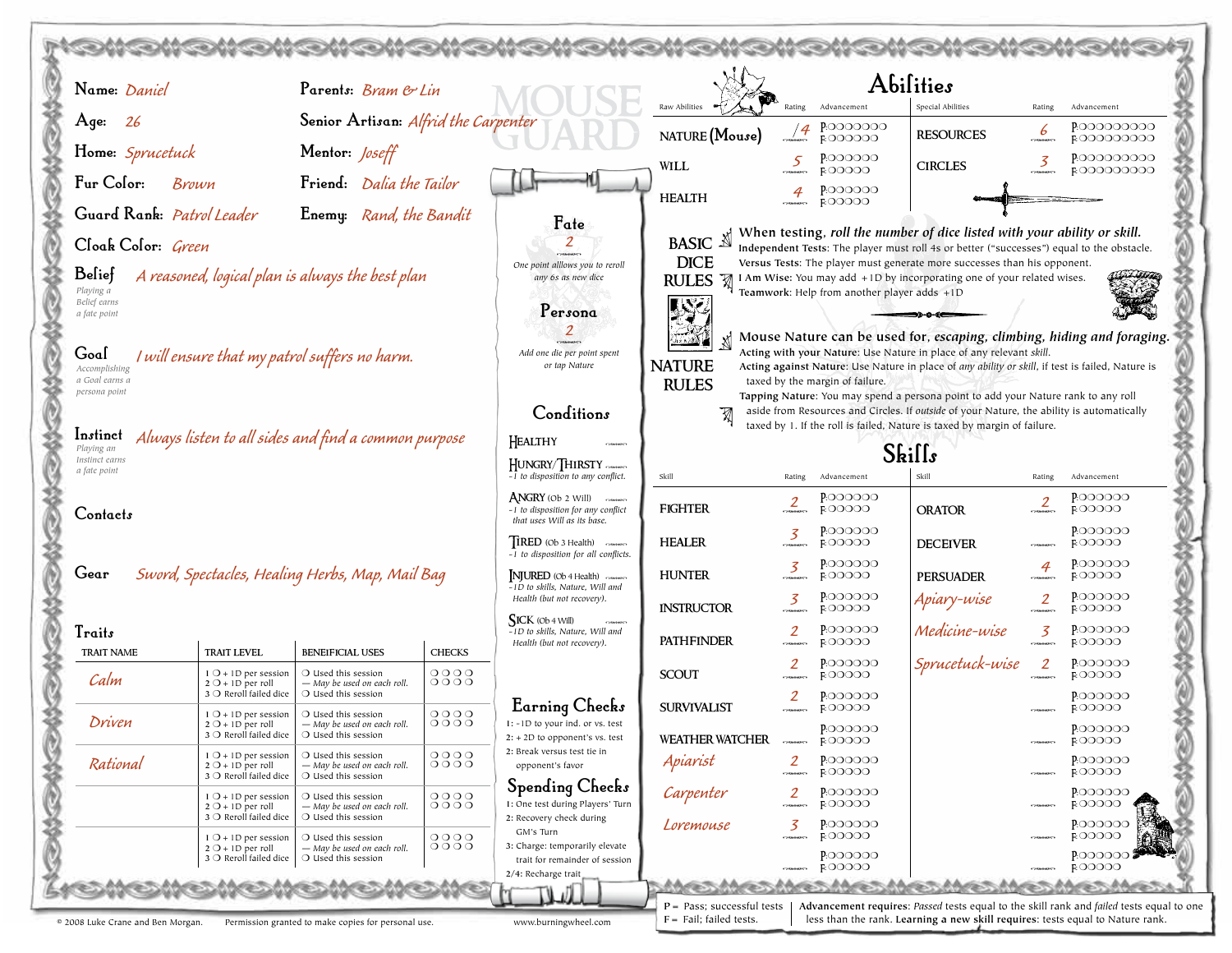|              | Name: Quinn                                                                                                                                                                                                                                                                                                                                                                                                                                                                                                                                                                                                                                                                                                                                                                                                                                                                                                                                                                                                                                                                                                                                                                                                                                                                                                                                                                                       |                                                                                   | Parents: Milton & Joni                                                                      |               |                                                                                                 |                        |                      |                                               | Abilities                                                                |                                   |                                             |
|--------------|---------------------------------------------------------------------------------------------------------------------------------------------------------------------------------------------------------------------------------------------------------------------------------------------------------------------------------------------------------------------------------------------------------------------------------------------------------------------------------------------------------------------------------------------------------------------------------------------------------------------------------------------------------------------------------------------------------------------------------------------------------------------------------------------------------------------------------------------------------------------------------------------------------------------------------------------------------------------------------------------------------------------------------------------------------------------------------------------------------------------------------------------------------------------------------------------------------------------------------------------------------------------------------------------------------------------------------------------------------------------------------------------------|-----------------------------------------------------------------------------------|---------------------------------------------------------------------------------------------|---------------|-------------------------------------------------------------------------------------------------|------------------------|----------------------|-----------------------------------------------|--------------------------------------------------------------------------|-----------------------------------|---------------------------------------------|
|              | 23<br>Age:                                                                                                                                                                                                                                                                                                                                                                                                                                                                                                                                                                                                                                                                                                                                                                                                                                                                                                                                                                                                                                                                                                                                                                                                                                                                                                                                                                                        |                                                                                   | Senior Artisan: Joni the Archivist                                                          |               |                                                                                                 |                        | Rating               | Advancement<br>P:0000000                      | Special Abilities                                                        | Rating<br>$\overline{3}$          | Advancement<br>P:00000000                   |
|              | Home: <i>Elmoss</i>                                                                                                                                                                                                                                                                                                                                                                                                                                                                                                                                                                                                                                                                                                                                                                                                                                                                                                                                                                                                                                                                                                                                                                                                                                                                                                                                                                               |                                                                                   | Mentor: <i>Joseff</i>                                                                       |               |                                                                                                 | NATURE (Mouse)         | $\frac{14}{1}$       | <b>ROOOOO</b><br>P:000000                     | <b>RESOURCES</b>                                                         | совмент                           | <b>EOOOOOOOO</b><br>P:000000000             |
|              | Fur Color:                                                                                                                                                                                                                                                                                                                                                                                                                                                                                                                                                                                                                                                                                                                                                                                                                                                                                                                                                                                                                                                                                                                                                                                                                                                                                                                                                                                        | Light Brown                                                                       | Friend: Caley the Merchant                                                                  |               |                                                                                                 | WILL                   | 3                    | <b>ROOOOO</b>                                 | <b>CIRCLES</b>                                                           | $\overline{2}$                    | <b>E000000000</b>                           |
|              |                                                                                                                                                                                                                                                                                                                                                                                                                                                                                                                                                                                                                                                                                                                                                                                                                                                                                                                                                                                                                                                                                                                                                                                                                                                                                                                                                                                                   |                                                                                   |                                                                                             |               |                                                                                                 | <b>HEALTH</b>          |                      | <b>P:00000</b><br>$Fc$ 00000                  |                                                                          |                                   |                                             |
|              | Enemy: Elaine of Gillpledge<br>Guard Rank: Guardmouse<br>Fate<br>When testing, roll the number of dice listed with your ability or skill.<br><b>BASIC</b><br>Cloak Color: Red<br>Independent Tests: The player must roll 4s or better ("successes") equal to the obstacle.<br><b>DICE</b><br>Versus Tests: The player must generate more successes than his opponent.<br>One point alllows you to reroll<br>Belief<br>Law and Duty are greater than any one mouse.<br>I Am Wise: You may add +1D by incorporating one of your related wises.<br>any 6s as new dice<br><b>RULES</b><br>M<br>Playing a<br>Teamwork: Help from another player adds +1D<br>Belief earns<br>Persona<br>a fate point<br>Mouse Nature can be used for, escaping, climbing, hiding and foraging.<br>Acting with your Nature: Use Nature in place of any relevant skill.<br>Add one die per point spent<br>I will prove to Daniel that I was Joseff's greatest pupil.<br>Goal<br><b>NATURE</b><br>or tap Nature<br>Acting against Nature: Use Nature in place of any ability or skill, if test is failed, Nature is<br>Accomplishing<br>a Goal earns a<br>taxed by the margin of failure.<br><b>RULES</b><br>persona point<br>Tapping Nature: You may spend a persona point to add your Nature rank to any roll<br>aside from Resources and Circles. If outside of your Nature, the ability is automatically<br>Conditions |                                                                                   |                                                                                             |               |                                                                                                 |                        |                      |                                               |                                                                          |                                   |                                             |
|              | Instinct<br>Playing an                                                                                                                                                                                                                                                                                                                                                                                                                                                                                                                                                                                                                                                                                                                                                                                                                                                                                                                                                                                                                                                                                                                                                                                                                                                                                                                                                                            | Always observe before acting.                                                     |                                                                                             |               | HEALTHY                                                                                         |                        |                      |                                               | taxed by 1. If the roll is failed, Nature is taxed by margin of failure. |                                   |                                             |
|              | Instinct earns<br>a fate point                                                                                                                                                                                                                                                                                                                                                                                                                                                                                                                                                                                                                                                                                                                                                                                                                                                                                                                                                                                                                                                                                                                                                                                                                                                                                                                                                                    |                                                                                   |                                                                                             |               | HUNGRY/THIRSTY<br>-1 to disposition to any conflict.                                            | Skill                  | Rating               | Skills<br>Advancement                         |                                                                          | Rating                            | Advancement                                 |
|              | Contacts                                                                                                                                                                                                                                                                                                                                                                                                                                                                                                                                                                                                                                                                                                                                                                                                                                                                                                                                                                                                                                                                                                                                                                                                                                                                                                                                                                                          |                                                                                   |                                                                                             |               | <b>ANGRY</b> (Ob 2 Will)<br>-1 to disposition for any conflict<br>that uses Will as its base.   | <b>FIGHTER</b>         |                      | P:000000<br><b>ROOOOO</b>                     | <b>ORATOR</b>                                                            |                                   | P:000000<br><b>EOOOOO</b>                   |
|              |                                                                                                                                                                                                                                                                                                                                                                                                                                                                                                                                                                                                                                                                                                                                                                                                                                                                                                                                                                                                                                                                                                                                                                                                                                                                                                                                                                                                   |                                                                                   |                                                                                             |               | <b>IRED</b> (Ob 3 Health)                                                                       | <b>HEALER</b>          |                      | P:000000<br><b>ROOOOO</b>                     | <b>DECEIVER</b>                                                          | $\overline{2}$<br><b>COMMERCT</b> | P:000000<br><b>FOOOOO</b>                   |
|              | Gear                                                                                                                                                                                                                                                                                                                                                                                                                                                                                                                                                                                                                                                                                                                                                                                                                                                                                                                                                                                                                                                                                                                                                                                                                                                                                                                                                                                              |                                                                                   | Bow, Quiver Full of Arrows, Fancy Vest, Locket,                                             |               | -1 to disposition for all conflicts.<br>NJURED (Ob 4 Health)<br>-1D to skills, Nature, Will and | <b>HUNTER</b>          |                      | P:000000<br><b>ROOOOO</b>                     | <b>PERSUADER</b>                                                         | 2<br><b>COMMERC</b>               | P:000000<br><b>FOOOOO</b>                   |
|              |                                                                                                                                                                                                                                                                                                                                                                                                                                                                                                                                                                                                                                                                                                                                                                                                                                                                                                                                                                                                                                                                                                                                                                                                                                                                                                                                                                                                   | Joseff's Letter to Finn                                                           |                                                                                             |               | Health (but not recovery).<br>$SICK$ (Ob 4 Will)                                                | <b>INSTRUCTOR</b>      |                      | P:000000<br><b>ROOOOO</b>                     | Predator-wise                                                            | $\overline{2}$<br><b>COMMERC</b>  | P:000000<br><b>FOOOOO</b>                   |
|              | Traits<br><b>TRAIT NAME</b>                                                                                                                                                                                                                                                                                                                                                                                                                                                                                                                                                                                                                                                                                                                                                                                                                                                                                                                                                                                                                                                                                                                                                                                                                                                                                                                                                                       | <b>TRAIT LEVEL</b>                                                                | <b>BENEIFICIAL USES</b>                                                                     | <b>CHECKS</b> | $-1D$ to skills. Nature, Will and<br>Health (but not recovery).                                 | <b>PATHFINDER</b>      | ζ<br>.<br>Граманског | $P:$ 000000<br><b>ROOOOO</b>                  | Rain-wise                                                                | 2                                 | P:OOOOOO<br><b>FOOOOO</b>                   |
|              | Alert                                                                                                                                                                                                                                                                                                                                                                                                                                                                                                                                                                                                                                                                                                                                                                                                                                                                                                                                                                                                                                                                                                                                                                                                                                                                                                                                                                                             | $1$ O + 1D per session<br>$2O + 1D$ per roll                                      | O Used this session<br>- May be used on each roll.                                          | 0000<br>0000  |                                                                                                 | <b>SCOUT</b>           |                      | P:OOOOOO<br><b>ROOOOO</b>                     |                                                                          |                                   | P:OOOOOO<br><b>FOOOOO</b>                   |
|              |                                                                                                                                                                                                                                                                                                                                                                                                                                                                                                                                                                                                                                                                                                                                                                                                                                                                                                                                                                                                                                                                                                                                                                                                                                                                                                                                                                                                   | $3$ $\bigcirc$ Reroll failed dice<br>$1$ O + 1D per session                       | O Used this session<br>$\bigcirc$ Used this session                                         | 0000          | Earning Checks                                                                                  | <b>SURVIVALIST</b>     |                      | P:000000<br><b>ROOOOO</b>                     |                                                                          |                                   | <b>P:000000</b><br>$F.$ 00000               |
|              | Skeptical                                                                                                                                                                                                                                                                                                                                                                                                                                                                                                                                                                                                                                                                                                                                                                                                                                                                                                                                                                                                                                                                                                                                                                                                                                                                                                                                                                                         | $2 \cup + 1D$ per roll<br>$3$ $\bigcirc$ Reroll failed dice                       | — May be used on each roll.<br>O Used this session                                          | JUUU          | 1: -1D to your ind. or vs. test<br>$2: +2D$ to opponent's vs. test                              | <b>WEATHER WATCHER</b> |                      | $P:$ 000000<br><b>EOOOOO</b>                  |                                                                          |                                   | P:OOOOOO<br><b>EOOOOO</b>                   |
|              |                                                                                                                                                                                                                                                                                                                                                                                                                                                                                                                                                                                                                                                                                                                                                                                                                                                                                                                                                                                                                                                                                                                                                                                                                                                                                                                                                                                                   | $1$ O + 1D per session<br>$2O + 1D$ per roll<br>$3$ $\bigcirc$ Reroll failed dice | $O$ Used this session<br>- May be used on each roll.<br>O Used this session                 | 0000<br>0000  | 2: Break versus test tie in<br>opponent's favor                                                 | Archivist              | 2<br><b>COMMERCT</b> | P:OOOOOO<br><b>ROOOOO</b>                     |                                                                          |                                   | P:OOOOOO<br><b>EOOOOO</b>                   |
| <b>SCORE</b> |                                                                                                                                                                                                                                                                                                                                                                                                                                                                                                                                                                                                                                                                                                                                                                                                                                                                                                                                                                                                                                                                                                                                                                                                                                                                                                                                                                                                   | $1$ O + 1D per session<br>$2O + 1D$ per roll<br>$3$ $\bigcirc$ Reroll failed dice | $\bigcirc$ Used this session<br>- May be used on each roll.<br>$O$ Used this session        | 0000<br>0000  | Spending Checks<br>1: One test during Players' Turn<br>2: Recovery check during                 | Carpenter              | 3<br>социацией       | $P:$ 000000<br><b>EOOOOO</b><br>$P:$ 000000   |                                                                          |                                   | P:OOOOOO<br><b>FOOOOO</b><br>P:000000       |
|              |                                                                                                                                                                                                                                                                                                                                                                                                                                                                                                                                                                                                                                                                                                                                                                                                                                                                                                                                                                                                                                                                                                                                                                                                                                                                                                                                                                                                   | $1$ O + 1D per session<br>$2O + 1D$ per roll<br>$3$ $\bigcirc$ Reroll failed dice | $\bigcirc$ Used this session<br>- May be used on each roll.<br>$\bigcirc$ Used this session | 0000<br>0000  | GM's Turn<br>3: Charge: temporarily elevate<br>trait for remainder of session                   |                        |                      | <b>EOOOOO</b><br>$P:$ 000000<br><b>ROOOOO</b> |                                                                          |                                   | <b>EOOOOO</b><br>P:OOOOOO<br><b>F:00000</b> |
|              |                                                                                                                                                                                                                                                                                                                                                                                                                                                                                                                                                                                                                                                                                                                                                                                                                                                                                                                                                                                                                                                                                                                                                                                                                                                                                                                                                                                                   |                                                                                   |                                                                                             |               | 2/4: Recharge trait                                                                             |                        |                      | <b>B. Profitz</b>                             |                                                                          |                                   |                                             |
|              | $P = Pass$ ; successful tests<br>Advancement requires: Passed tests equal to the skill rank and failed tests equal to one<br>$F =$ Fail; failed tests.<br>less than the rank. Learning a new skill requires: tests equal to Nature rank.<br>© 2008 Luke Crane and Ben Morgan.<br>Permission granted to make copies for personal use.<br>www.burningwheel.com                                                                                                                                                                                                                                                                                                                                                                                                                                                                                                                                                                                                                                                                                                                                                                                                                                                                                                                                                                                                                                      |                                                                                   |                                                                                             |               |                                                                                                 |                        |                      |                                               |                                                                          |                                   |                                             |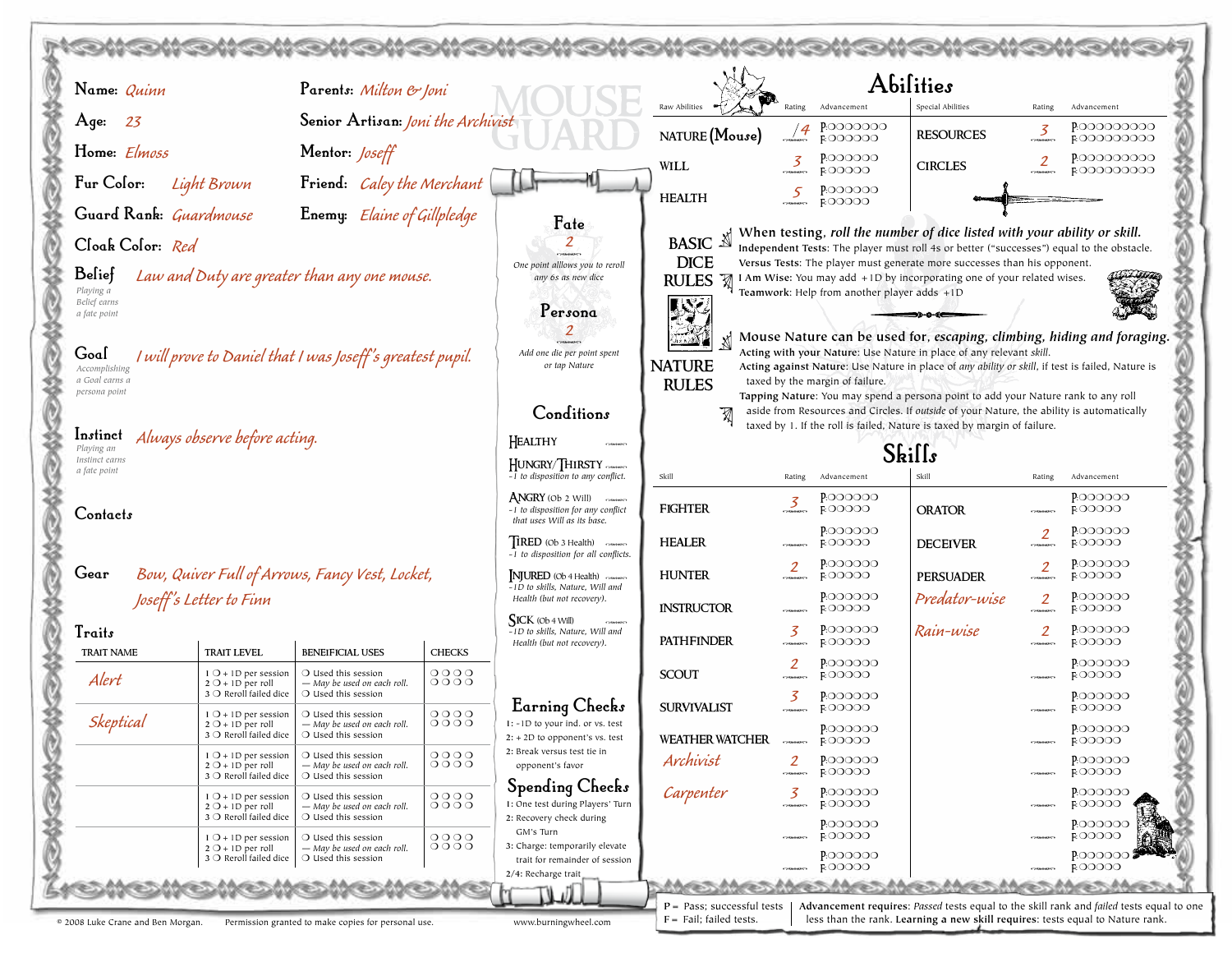| Name: Annika                                                                                    | Parents: Ken & Lena                                                                         |                                   |                                                                                                         |                                                            |                                |                                             | Abilities                                                                                                                                                                      |                 |                                  |
|-------------------------------------------------------------------------------------------------|---------------------------------------------------------------------------------------------|-----------------------------------|---------------------------------------------------------------------------------------------------------|------------------------------------------------------------|--------------------------------|---------------------------------------------|--------------------------------------------------------------------------------------------------------------------------------------------------------------------------------|-----------------|----------------------------------|
| Age:<br>- 19                                                                                    | Senior Artisan: Sierra the Cartographer                                                     |                                   |                                                                                                         | Raw Abilities                                              | Rating                         | Advancement<br>P:0000000                    | Special Abilities                                                                                                                                                              | Rating<br>2     | Advancement<br>P:00000000        |
| Home: Lockhaven                                                                                 | Mentor: Thom                                                                                |                                   |                                                                                                         | NATURE (Mouse)                                             | $\frac{7}{3}$                  | <b>ROOOOO</b>                               | <b>RESOURCES</b>                                                                                                                                                               | социалист       | <b>E OOOOOOOO</b>                |
|                                                                                                 |                                                                                             |                                   |                                                                                                         | <b>WILL</b>                                                | 3                              | P:000000<br><b>EOOOOO</b>                   | <b>CIRCLES</b>                                                                                                                                                                 | 3               | P:000000000<br><b>FOOOOOOOO</b>  |
| Fur Color:<br>Red                                                                               | Friend: Oscar of Dorigift                                                                   |                                   |                                                                                                         | <b>HEALTH</b>                                              | 5                              | $P:$ 000000<br><b>ROOOOO</b>                |                                                                                                                                                                                |                 |                                  |
| Guard Rank: Guardmouse                                                                          | Enemy: Ben the Moneylender                                                                  |                                   | Fate                                                                                                    |                                                            |                                |                                             | When testing, roll the number of dice listed with your ability or skill.                                                                                                       |                 |                                  |
| Cloak Color: Blue                                                                               |                                                                                             |                                   |                                                                                                         | <b>BASIC</b>                                               |                                |                                             | Independent Tests: The player must roll 4s or better ("successes") equal to the obstacle.                                                                                      |                 |                                  |
| Belief<br>Nothing has greater value than a single mouse's life.                                 |                                                                                             |                                   | One point alllows you to reroll<br>any 6s as new dice                                                   | <b>DICE</b><br><b>RULES</b><br>风                           |                                |                                             | Versus Tests: The player must generate more successes than his opponent.<br>I Am Wise: You may add +1D by incorporating one of your related wises.                             |                 |                                  |
| Playing a<br>Belief earns                                                                       |                                                                                             |                                   |                                                                                                         | <b>Lyc</b>                                                 |                                | Teamwork: Help from another player adds +1D |                                                                                                                                                                                |                 |                                  |
| a fate point                                                                                    |                                                                                             |                                   | Persona<br>2                                                                                            |                                                            |                                |                                             |                                                                                                                                                                                |                 |                                  |
| Goal<br>I will aid any mice harmed by the storm.                                                |                                                                                             |                                   | Add one die per point spent                                                                             | hen M                                                      |                                |                                             | Mouse Nature can be used for, escaping, climbing, hiding and foraging.<br>Acting with your Nature: Use Nature in place of any relevant skill.                                  |                 |                                  |
| Accomplishing<br>a Goal earns a                                                                 |                                                                                             |                                   | or tap Nature                                                                                           | <b>NATURE</b><br><b>RULES</b>                              |                                | taxed by the margin of failure.             | Acting against Nature: Use Nature in place of any ability or skill, if test is failed, Nature is                                                                               |                 |                                  |
| persona point                                                                                   |                                                                                             |                                   | Conditions                                                                                              |                                                            |                                |                                             | Tapping Nature: You may spend a persona point to add your Nature rank to any roll<br>aside from Resources and Circles. If outside of your Nature, the ability is automatically |                 |                                  |
| <b>Instinct</b> Always put others' needs before my own.                                         |                                                                                             |                                   |                                                                                                         |                                                            |                                |                                             | taxed by 1. If the roll is failed, Nature is taxed by margin of failure.                                                                                                       |                 |                                  |
| Playing an<br>Instinct earns                                                                    |                                                                                             |                                   | HEALTHY<br>HUNGRY/THIRSTY                                                                               | Skills                                                     |                                |                                             |                                                                                                                                                                                |                 |                                  |
| a fate point                                                                                    |                                                                                             |                                   | -1 to disposition to any conflict.                                                                      | Skill                                                      | Rating                         | Advancement                                 | Skill                                                                                                                                                                          | Rating          | Advancement                      |
| Contacts                                                                                        |                                                                                             |                                   | <b>ANGRY</b> (Ob 2 Will)<br>-1 to disposition for any conflict<br>that uses Will as its base.           | <b>FIGHTER</b>                                             | 4                              | P:000000<br><b>EOOOOO</b>                   | <b>ORATOR</b>                                                                                                                                                                  |                 | P:000000<br><b>EOOOOO</b>        |
|                                                                                                 |                                                                                             |                                   | <b>IRED</b> (Ob 3 Health) reasons                                                                       | <b>HEALER</b>                                              | 2                              | P:000000<br><b>EOOOOO</b>                   | <b>DECEIVER</b>                                                                                                                                                                |                 | P:000000<br><b>EOOOOO</b>        |
| Axe, Paper & Charcoal, Wooden Flute,<br>Gear                                                    |                                                                                             |                                   | -1 to disposition for all conflicts.<br>NJURED (Ob 4 Health) Manager<br>-1D to skills, Nature, Will and | <b>HUNTER</b>                                              | 2                              | P:000000<br><b>ROOOOO</b>                   | <b>PERSUADER</b>                                                                                                                                                               | 3<br>совмент    | <b>P:000000</b><br><b>EOOOOO</b> |
| Extra Waterskin                                                                                 |                                                                                             |                                   | Health (but not recovery).                                                                              | <b>INSTRUCTOR</b>                                          |                                | P:000000<br><b>ROOOOO</b>                   | Lockhaven-wise                                                                                                                                                                 | 2<br>социалоги  | P:000000<br><b>FOOOOO</b>        |
| Traits<br><b>TRAIT LEVEL</b><br><b>TRAIT NAME</b>                                               | <b>BENEIFICIAL USES</b>                                                                     | <b>CHECKS</b>                     | SICK (Ob 4 Will)<br>-1D to skills, Nature, Will and<br>Health (but not recovery).                       | <b>PATHFINDER</b>                                          | .<br>Граманског                | <b>P:000000</b><br><b>EOOOOO</b>            | Weasel-wise                                                                                                                                                                    | 2<br>социалист  | P:000000<br><b>EOOOOO</b>        |
| $1$ O + 1D per session<br>Generous                                                              | $\bigcirc$ Used this session                                                                | 0000<br>0000                      |                                                                                                         | <b>SCOUT</b>                                               | 3                              | P:000000<br><b>COOOO</b>                    |                                                                                                                                                                                |                 | P:OOOOOO<br><b>FOOOOO</b>        |
| $2O + 1D$ per roll<br>$3$ $\bigcirc$ Reroll failed dice                                         | - May be used on each roll.<br>$\bigcirc$ Used this session                                 |                                   | <b>Earning Checks</b>                                                                                   | <b>SURVIVALIST</b>                                         |                                | P:000000<br><b>ROOOOO</b>                   |                                                                                                                                                                                |                 | <b>P:000000</b><br>$F.$ 00000    |
| $1$ O + 1D per session<br>Bold<br>$2$ $\cup$ + 1D per roll<br>$3$ $\bigcirc$ Reroll failed dice | $\bigcirc$ Used this session<br>– May be used on each roll.<br>$\bigcirc$ Used this session | 0000<br>0000                      | 1: -1D to your ind. or vs. test<br>$2: +2D$ to opponent's vs. test                                      | WEATHER WATCHER                                            |                                | P:OOOOOO<br><b>ROOOOO</b>                   |                                                                                                                                                                                |                 | P:OOOOOO<br><b>FOOOOO</b>        |
| $1$ O + 1D per session<br>$2O + 1D$ per roll<br>3 O Reroll failed dice                          | $\bigcirc$ Used this session<br>- May be used on each roll.<br>$\bigcirc$ Used this session | 0000<br>$0000$                    | 2: Break versus test tie in<br>opponent's favor                                                         | Armorer                                                    | $\overline{2}$                 | $P:$ 000000<br><b>EOOOOO</b>                |                                                                                                                                                                                | <b>COMMERCY</b> | P:OOOOOO<br><b>EOOOOO</b>        |
| $1$ O + 1D per session<br>$2O + 1D$ per roll<br>3 O Reroll failed dice                          | $\bigcirc$ Used this session<br>- May be used on each roll.<br>O Used this session          | $\circ \circ \circ \circ$<br>0000 | Spending Checks<br>1: One test during Players' Turn<br>2: Recovery check during                         | Cartographer                                               | $\mathbf{2}$<br>.<br>Februaren | $P:$ 000000<br><b>ROOOOO</b>                |                                                                                                                                                                                |                 | P:000000<br><b>FOOOOO</b>        |
| $1$ O + 1D per session                                                                          | $\bigcirc$ Used this session                                                                | 0000                              | GM's Turn                                                                                               | Smith                                                      | 2                              | $P:$ 000000<br><b>ROOOOO</b>                |                                                                                                                                                                                |                 | P:OOOOOO<br><b>EOOOOO</b>        |
| $2O + 1D$ per roll<br>$3$ $\bigcirc$ Reroll failed dice                                         | - May be used on each roll.<br>$\bigcirc$ Used this session                                 | 0000                              | 3: Charge: temporarily elevate<br>trait for remainder of session                                        |                                                            |                                | $P:$ 000000<br><b>ROOOOO</b>                |                                                                                                                                                                                |                 | <b>P:000000</b><br><b>EOOOOO</b> |
|                                                                                                 |                                                                                             |                                   | 2/4: Recharge trait                                                                                     |                                                            |                                |                                             |                                                                                                                                                                                |                 |                                  |
| © 2008 Luke Crane and Ben Morgan.                                                               | Permission granted to make copies for personal use.                                         |                                   | www.burningwheel.com                                                                                    | $P = Pass$ ; successful tests<br>$F =$ Fail; failed tests. |                                |                                             | Advancement requires: Passed tests equal to the skill rank and failed tests equal to one<br>less than the rank. Learning a new skill requires: tests equal to Nature rank.     |                 |                                  |